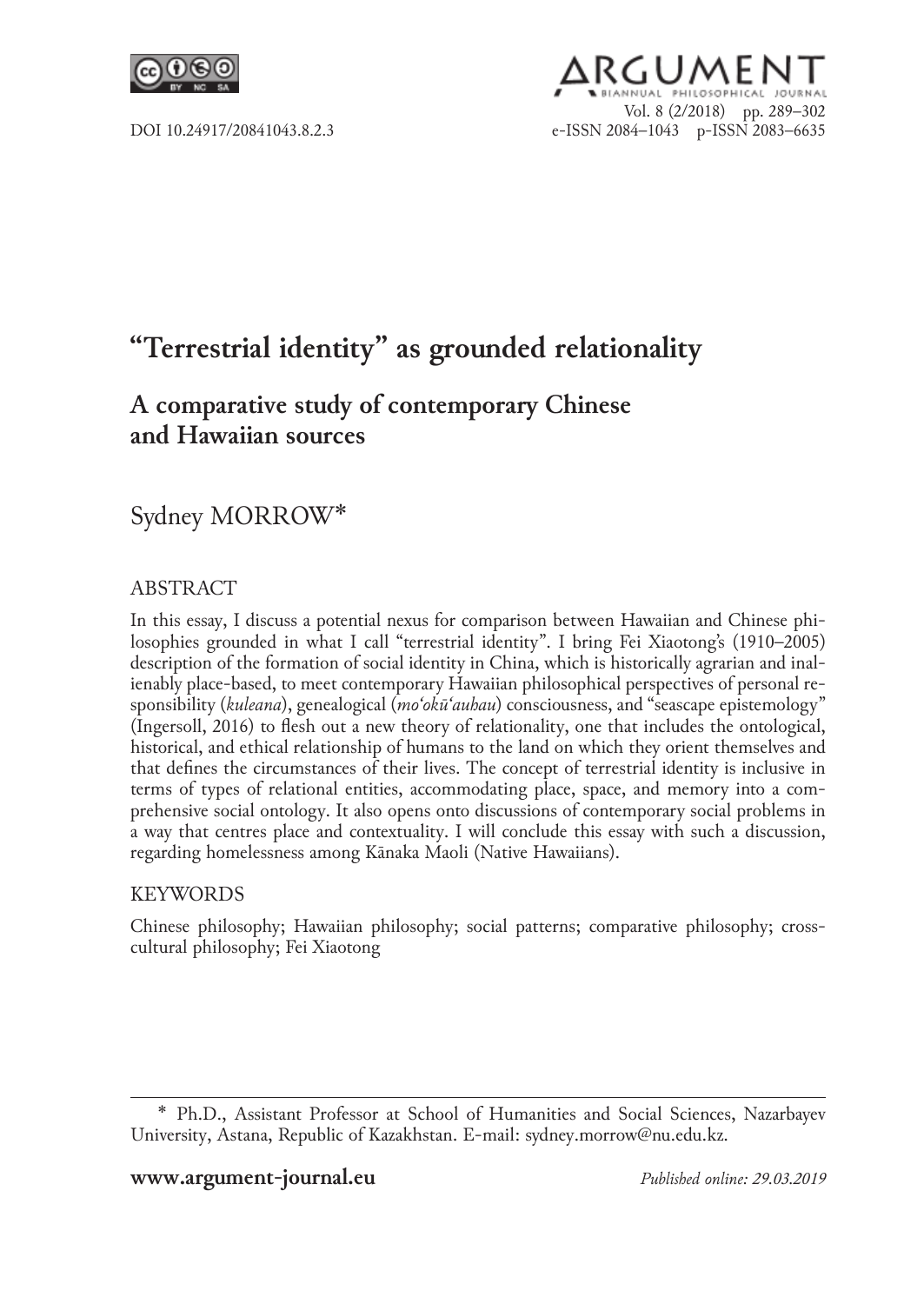In this essay, I compare contemporary Chinese and Hawaiian thought to develop a theory of "terrestrial identity". This relational theory of human identity emphasizes the constitutive relationship with the ground beneath one's feet. I bring Fei Xiaotong's (1910–2005) description of the formation of social identity in China, which is historically agrarian and inalienably place-based, to meet contemporary Hawaiian philosophical perspectives of *moʻokūʻauhau* consciousness, *kuleana*, and "seascape epistemology" (Ingersoll, 2016) to flesh out a new theory of relationality, one that includes the ontological, historical, and ethical relationship of humans to the land on which they orient themselves and that defines the circumstances of their lives. I compare Fei Xiaotong's theory of social organization with contemporary expressions of Hawaiian social and cultural understanding in order to provide unique insights for broader environmental and ecological concerns. These concerns cluster around distinctions that determine who belongs to or in a place and who does not, which are important for current debates about migration and climate change.

I begin by discussing Fei's theory of Chinese social association, which emphasizes the agrarian roots of contemporary Chinese culture. The social structure that Fei claims is peculiar to China is structured by the relationships each individual forms with those around them. Of course, these webs of relationships intersect, but the relative balance of power among individuals is never smoothed out. In other words, there is no average or objective view of Chinese society that accurately captures both the spatial and hierarchical aspects of its organization, because these aspects are different based on whose eyes they are viewed through. This indicates a place-based conception of identity. The way that relationships radiate out from each individual is inalienably spatial. Fei likens this aspect of social organization with the composition of village life in rural China, where the history of a people and their place rarely  $\operatorname{diverg} \mathrm{e}^{\scriptscriptstyle 1}$ .

I form the latter half of my theory of terrestrial identity by identifying a similar thread in contemporary Hawaiian epistemology and cultural studies. This thread extends to connect to the idea that all of the elements that make a place unique, including landscape and cultural memory, are also formative elements of a person's relational identity. Hawaiian (Kanaka) identity is grounded by a genealogical relationship between the Hawaiian body and the land and ocean comprising the Hawaiian Islands. As recorded in Hawaiian oral history, *moʻolelo*, each place cradles a specific genealogical history, from the formation of the landscape to the generation of its people. In the contemporary resurgence of Hawaiian studies and cultural practices, this kind of identity presages the constitution of a modern Hawaiian identity after a century of colonial rule.

<sup>1</sup> In his work on Fei Xiaotong, Stephan Feuchtwang mentions that Fei does not draw sufficient attention to the historical fact of uprooted and replaced lineages in China.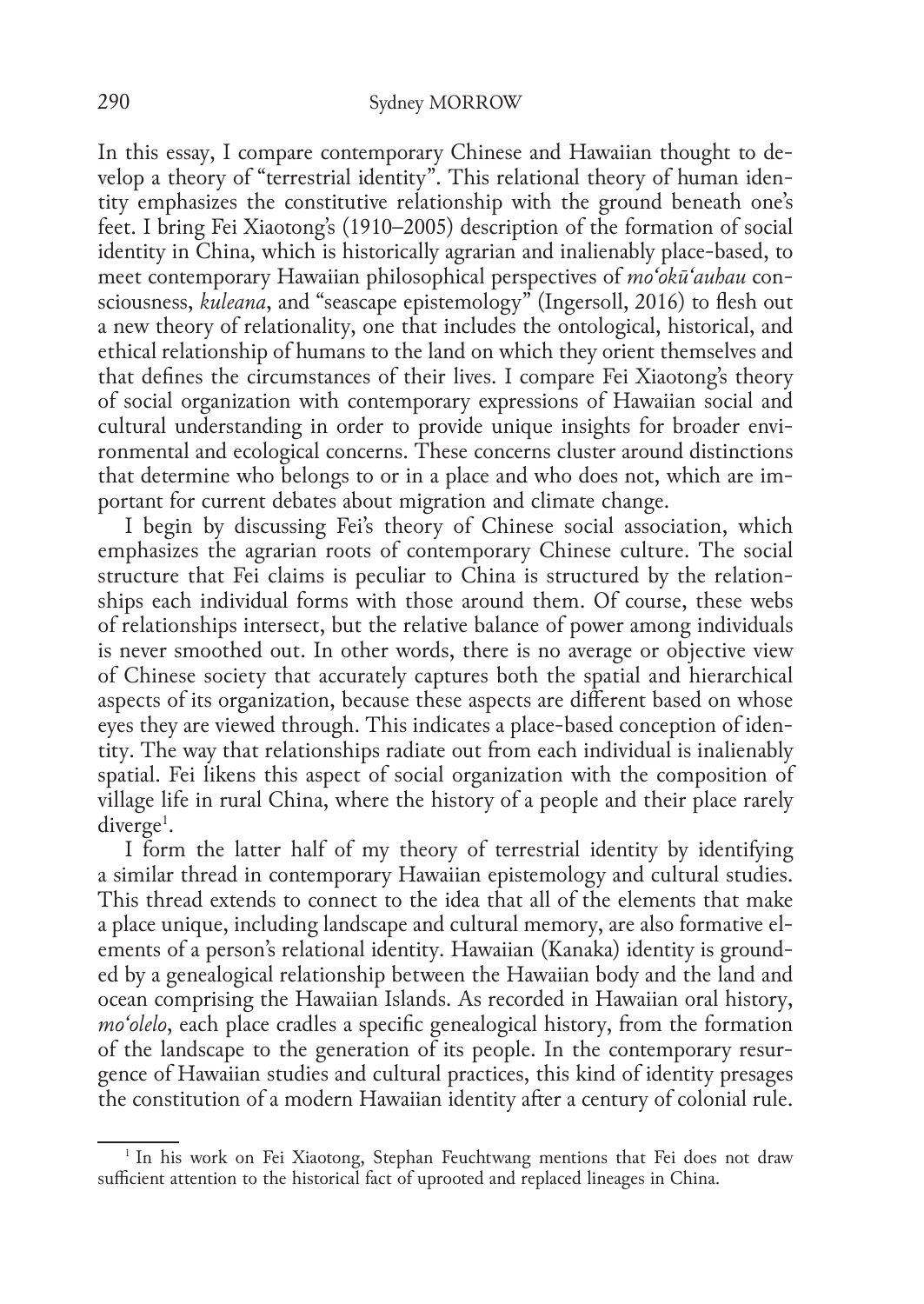I show that it can also inspire a theory of terrestrial identity by contributing ideas of place-based memory and terrestrial literacy.

When the pre-colonization social system was suddenly upended and replaced, the inevitable result in Hawaiʻi was dissolution and alienation among the native population. I will conclude with a discussion of homelessness among Kānaka Maoli (Native Hawaiians) as a case study of the contribution that terrestrial identity makes to considerations of contemporary social issues. It is my hope that by elaborating a concept of terrestrial identity, I can open up space for discussions about contemporary social problems as they crop up in specific places.

# Part 1: Terrestrial identity in Fei Xiaotong's theory of social organization

Fei Xiaotong was one of a handful of social scientists to bring anthropological research he had conducted in rural China to the classroom to illustrate the roots of Chinese culture. In a time of rapid global modernization, he cautioned against importing theories and methods of development from places with different social histories and contexts, especially the US and the UK. He constructed a theory of human organizational tendencies in China that he saw as a counter to the prevailing structures in this so-called "West". He draws out the differences between China and the West in *Xiangtu Zhongguo*, translated into English as *From the soil: The foundations of Chinese society*. This work was published in 1947, just as Marxist Orthodoxy was taking hold of Chinese academia. Yet, he shows the arrangement of contemporary Chinese social relationships that are not reducible to the structures of class interests. According to Fei, Chinese society is fundamentally agrarian, which defines Chinese social structures even in urban environments, and because the "West" does not have the same social structure, China cannot hope to mirror its achievements by the same means.

The fundamental difference between Chinese and Western societies, according to Fei, is the way that social groups are formed. In the West, groups are formed voluntarily, and every member has qualifications that allow them to be a part of that group and enjoys benefits that everyone in the group enjoys. Individuals in Western-style social groups enjoy equality and are fungible within the defined lines of the organization, like straw in a tied bundle. Fei calls this the "organizational mode of association" (*tuantigeju* 團體格局). In this mode, individuals choose whether or not to be a part of an organization and they can be involved in different organizations. This structure lends to the promotion of individual rights, as membership is non-coercive and each member who meets their responsibilities receives certain entitlements. Grouping is not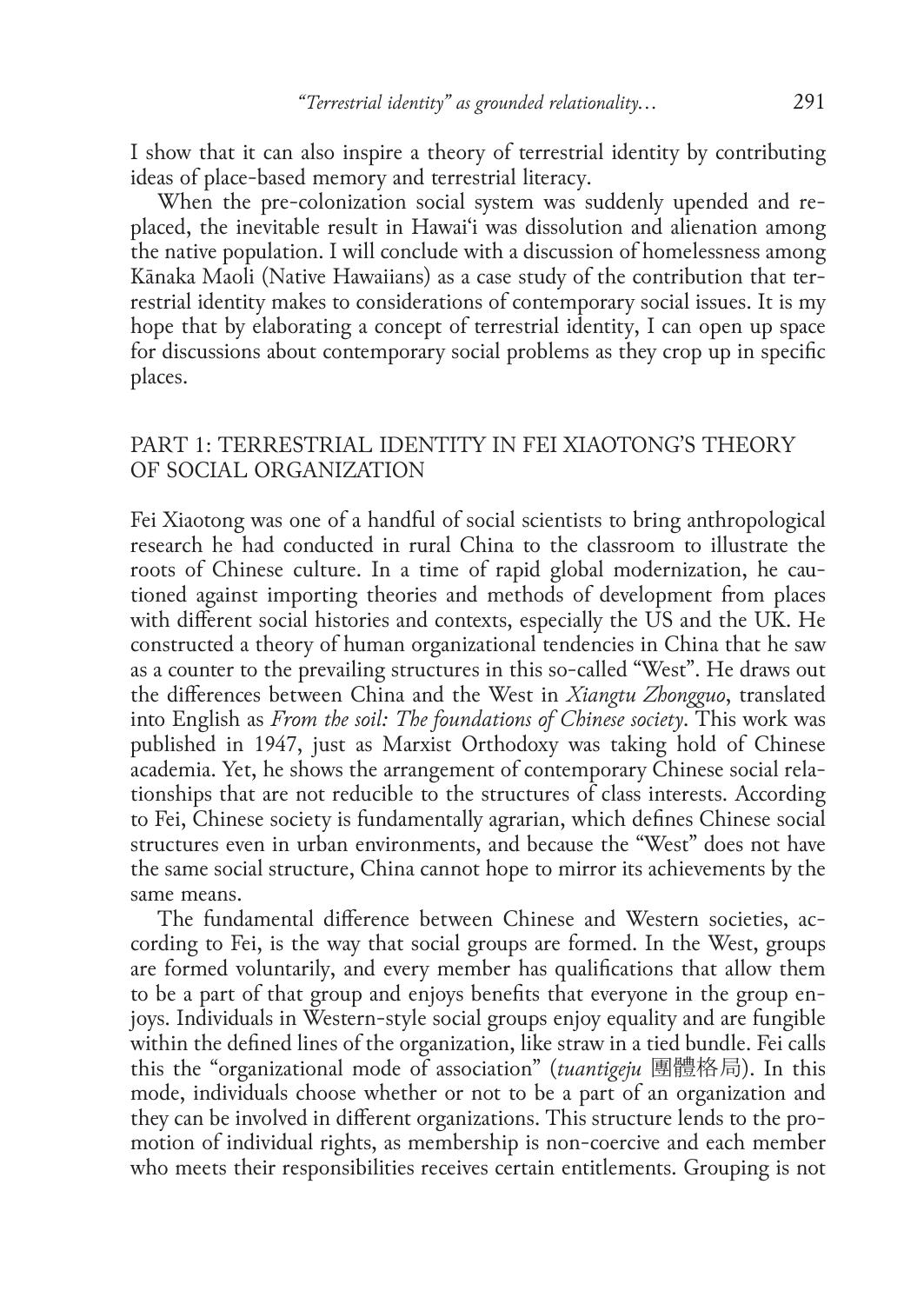defined geographically or lineally, although anyone is free to organize according to these criteria. This mode of organization necessitates a differentiation between public and private, as the family does not fit the model of voluntary inclusion. Rather, families are private concerns, each not necessarily connected to any other. Individual rights come from each individual's relationship to the organization, which in its most inclusive manifestation is the immaterial state. Public life is the most formative element of social cooperation and compatibility, rather than the family. This model is problematic if imposed on populations that do not share in this type of social identity, especially one where the family takes precedence. This focus on family, Fei argues, is the primary organizing element in China.

The Chinese pattern of association is based on the relationships shared between individuals and those around them, expanding outward in concentric circles. Fei calls this a "differential mode of association" (*cha xugeju* 差序格局). In this mode, the line between private and the public is blurred. The constituting feature of this system is the multitude of interpersonal relationships. The realm of ethical concern is populated by familiar faces and moral actions are contextualized by the actual relationships they benefit. One's family is the nexus of moral behaviour, and as one expands their social network one's realm of moral concern grows. This is very different from what Fei considered the Western mode of interpersonal ethics, which he saw as favouring groups based on preferences and identity more than family or clan. Fei highlighted the difference between Western, or more accurately, American, and Chinese society by comparing their historical counterparts. In early American society, individuals needed to band together to survive. Fei saw early American settler colonists as untethered from geography-based identities. Whole segments of society could up and move across the sea and set their sights West, and their strength was precisely drawn from a sense of adventure and danger in the face of the unknown.

According to Fei, Chinese society was primarily agrarian, and families tended to be more or less permanently settled on the land and mostly self-sufficient (Fei, 1992: 71). One of the defining features of Chinese society is the spatial metaphor given rise by its agrarian history. In ancient, agrarian China, each family was firmly rooted in the land they cultivated in a way that was foundational to their identity. Those outside of the home with whom they shared a relationship were those closest to them, their neighbours, and those relationships defined their moral obligations to one another. On this scale, relationships begin to translate into social currency, which can be used to accumulate power. The more powerful the family, the wider the realm of moral concern. Fei writes:

In the traditional structure, every family regards its own household as the center and draws a circle around it. This circle is the neighborhood, which is established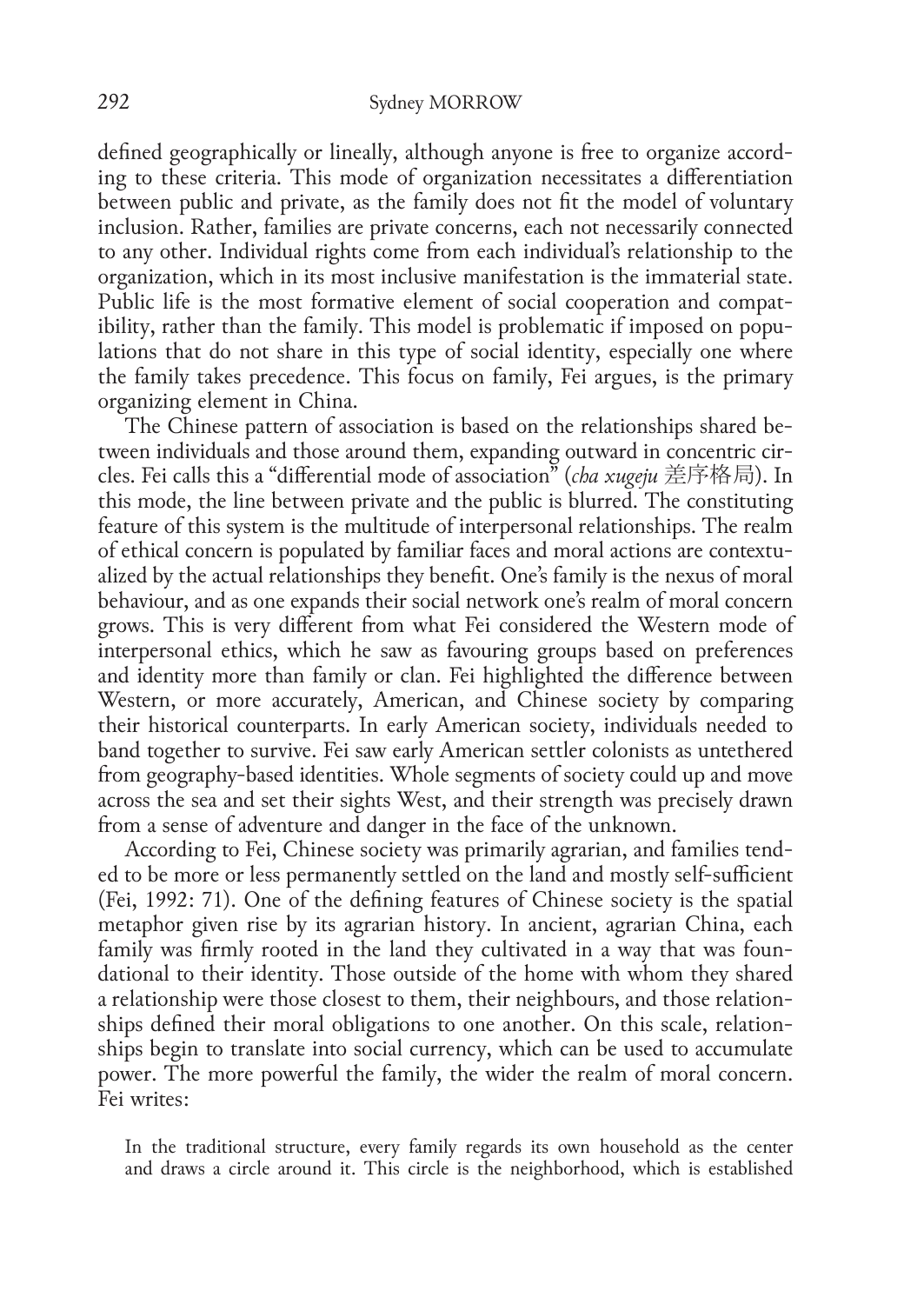to facilitate reciprocation in daily life. A family invites the neighbors to its weddings, sends the red-dyed eggs when a new baby is born, and asks for their help in lifting its dead into coffins and carrying the coffins to the cemetery. But a neighborhood is not a fixed group. Instead, it is an area whose size is determined by the power and authority of each center. The neighborhood of a powerful family may expand to the entire village, while a poor family's neighborhood is composed of only two or three nearby families (Fei, 1992: 64).

From a Confucian perspective, the power of an individual is a result of their self-cultivation and resulting ethical influence on others. Notice that the examples in this selection of what neighbours do for one another is practical and not defined by obligation or need. Acting ethically in this context means performing the appropriate rites and rituals and meeting the expectations of others with whom one shares a relationship. The larger the network extending out from the individual, the more power and influence this individual has. The attendant reciprocation to each relationship concentrates social, economic, and political power in those that have an extensive network. But this network is not "solid". Those within a network do not necessarily share relationships with one another, and not everyone in the network is entitled to the same benefits. Instead, the individual at the centre of the social web dictates the commitment to other individuals based on their influence. In other words, although those with comparatively little influence are included in the network of a powerful individual, the further they are away, the fewer relationships they will share between them.

Fei's theory of differential social association, which relies heavily on his interpretation of the concepts of benevolence (*ren* 仁), filiality (*xiao* 孝), fraternal respect (*di* 悌), sincerity (*xin* 信), and loyalty (*zhong* 忠) from the Classics, relies on each person's felt obligation toward those with whom they share a relationship. This prevents the system from accommodating universal and comprehensive moral principles that are extended to everyone equally. Just as in agrarian societies, where families were tied to the land and so their relationships may be defined spatially, the mode of social association which is bolstered by this history preserves the idea that everyone has their proper place. This distribution may also be viewed vertically as a socio-economic hierarchy. Those at the bottom are still entitled to benefits that come as a result of their being a part of a vast interlocking whole, even if their web of connections does not reach far up the hierarchy.

The contribution of Fei's concept of *chaxugeju* to a theory of terrestrial identity that has broad significance beyond China is the connection of each individual across a defined spatial distance from a rooted place. It presumes that society and ecology are inseparable. This is not peculiar to China or Chinese philosophy or sociology, but it is given a most insightful breakdown by Fei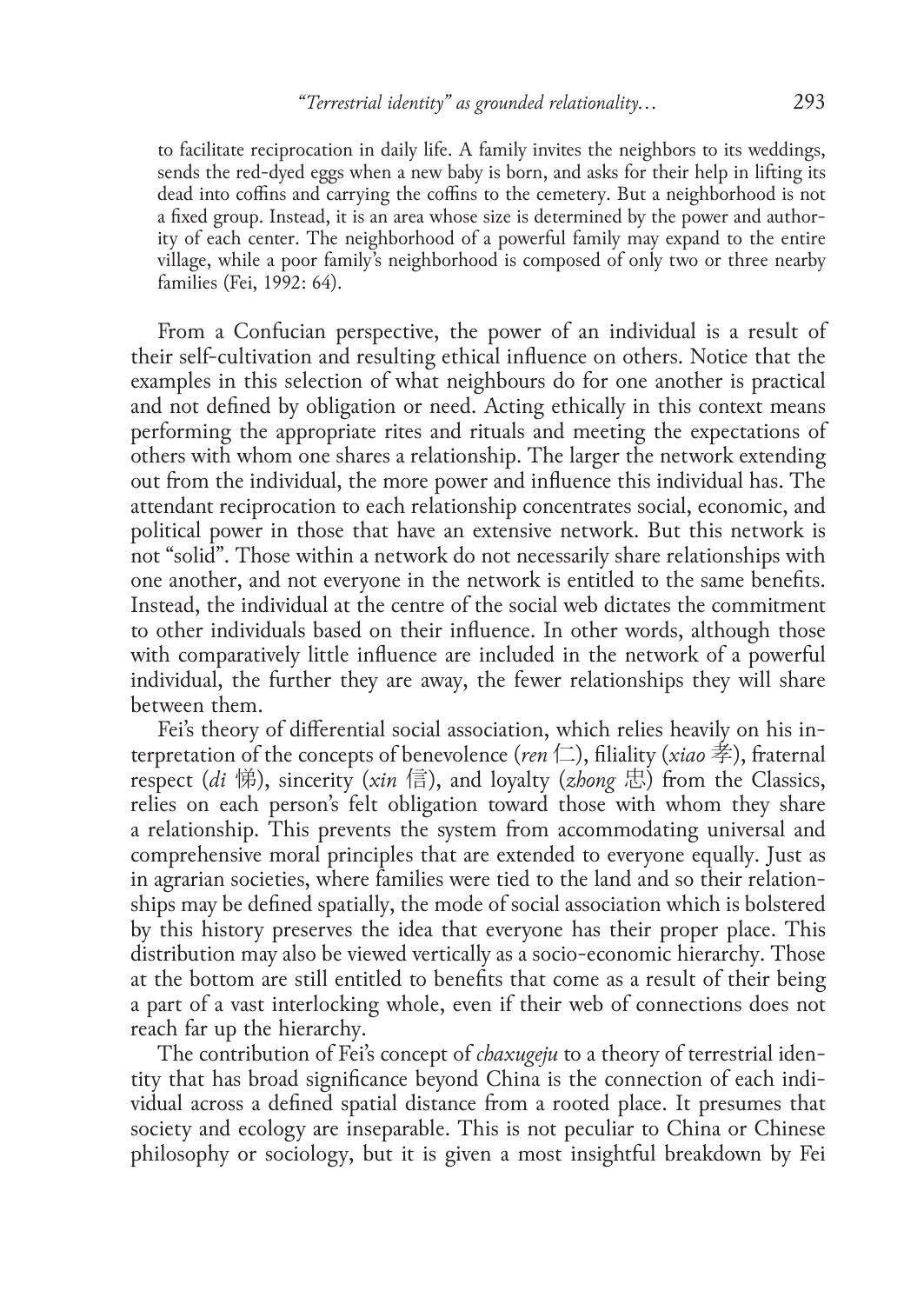#### 294 Sydney MORROW

Xiaotong. In what follows, I will build from this take on localized relationships, including those to the land that shapes the scope of our influence on others. Fei Xiaotong does not describe specifically one's moral obligation to the land itself, though he does assume that care is taken not to destroy something so vital to an agrarian existence. Of course, when this model is applied to an urban landscape, the intrinsic idea of appropriate place is abstracted above the surface of the ground. The scope of one's relationships, however, retains a spatial orientation. The next step is to extend the idea of mutuality and respect to the land itself. Sustainable cultivation is an integral part of Hawaiian history, and its importance to Kanaka cultural identity cannot be underestimated. To further form my theory of terrestrial identity, I draw from the Hawaiian tradition the visceral connection of people to the land.

# Part 2: Terrestrial identity in Hawaiian thought

I am likening Fei Xiaotong's description of the agrarian mode of social organization and the Hawaiian conception of land- and place-based knowing based on their shared differences from contemporary social policies and attitudes that are distanced from considerations of relationships that include ethical obligations to the land. By solidifying a cross-cultural concept of terrestrial identity, I aim to create a frame for understanding beneficial relationships between humans and their environments more generally, and how humans can snugly "fit in" in all of the different environments they inhabit. Tracing a theory of terrestrial identity springs from a need to philosophize about the connection between humans and the land that makes their existence possible, and that should not be destroyed or exploited. Constitutive relationships with the land provide ethical reasons to protect and maintain it beyond the transitive harm that may be done to humans.

In this part, I bring in Hawaiian thought to reorient the understanding of the relationship between humans and the land. This relationship is genealogical, so the respect owed to the land is that expected for one's ancestors. This reverence is translated into ritual and sustained awareness, as well as an empathetic deepening of one's sense of self into one's surroundings. Karen Amimoto Ingersoll's theory of seascape epistemology provides a sustained discussion of the types of knowing required for this relationship. I shall start by saying that I do not prescribe that we all turn to Hawaiian identity and beliefs, as that would be an affront to Kānaka Maoli. Rather, historical cognizance, awareness of the natural tendencies of the land, and caring for the land as if it is an elder form the firm foundation for terrestrial identity. These elements are all given voice by the Hawaiian cultural tradition, and so are an appropriate contributor to this type of conversation. The combination of Fei Xiaotong's theory and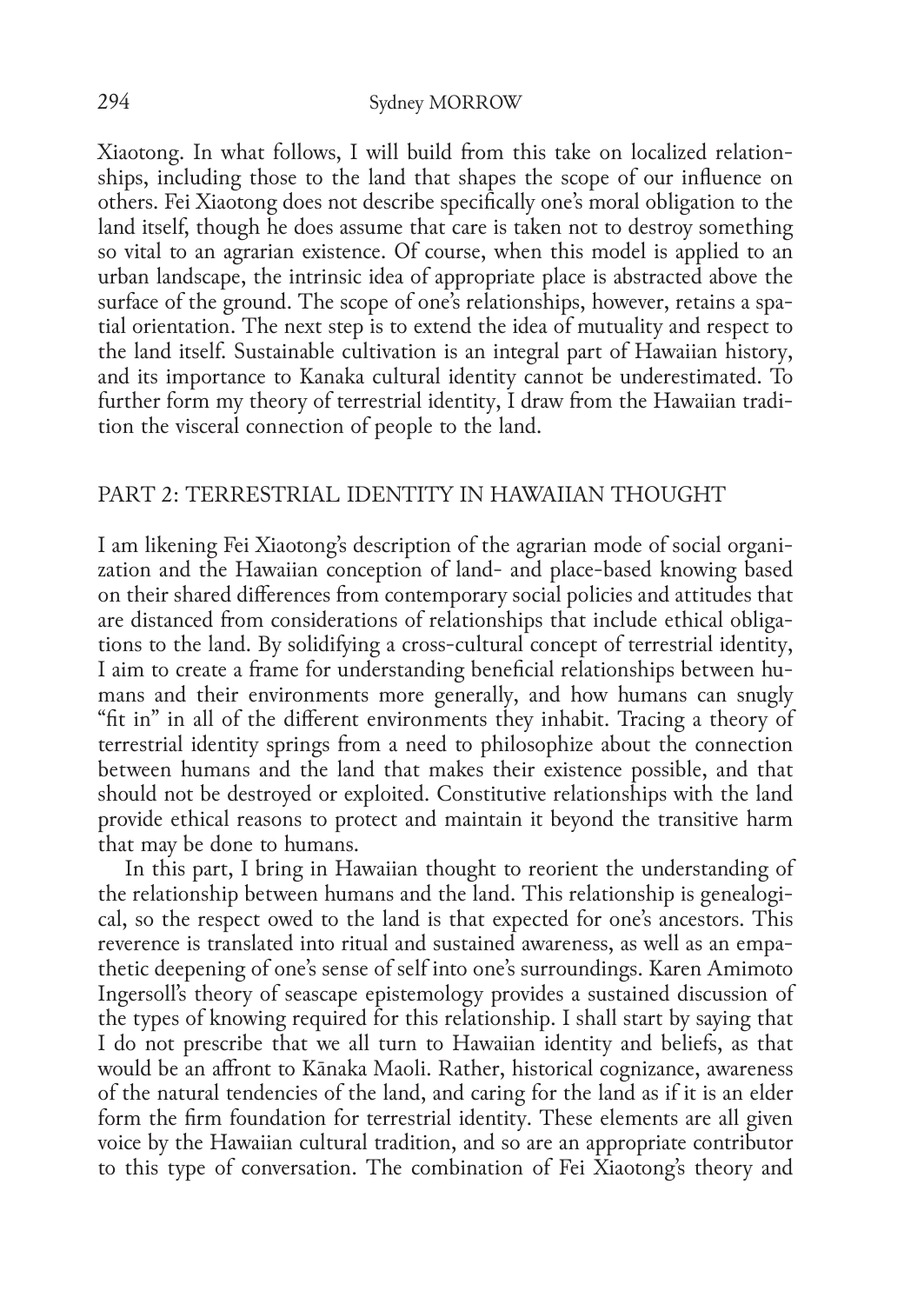what I draw from Hawaiian thought forms a theory of terrestrial identity that is useful for addressing contemporary issues. In part 3, I show this by addressing the problem of homelessness in Hawaiʻi.

Sam Low, in his book chronicling the legendary outrigger canoe journey of the Hōkūleʻa and its effect on contemporary Hawaiian identity, *Hawaiki rising*, indicates that the cultural differences between the Kānaka Maoli and the white settler/colonists, *haole*, have to do with the shared identity between place and person.

[The] *kahūna* remembered stories that went back to the beginning of time, a hundred generations or more, all of them associated with particular events and people and places. And so the land had become layered with meaning that shaded into myth, no less powerful than if the events had happened yesterday. It was a Homeric topography which an Athenian might understand but which eluded most of the *haole*, although they prided themselves in their philosophical descent from the ancient Greeks. It was also a vision that was doomed (Low, 2018: 7).

The *kahūna* are the people who act as repositories of ancient, oracular knowledge in the oral transmission of traditional Hawaiian culture, as well as caretakers the physical places described therein. Human accomplishments and cultural memory are embedded in actual places, and these places are the root of human identity. According to Hawaiian cultural history, the placement of people on the land has deep significance in the forms of sustaining and familial relationships between people and the land, *ʻāina*. Kāhuna form a lineage of memory extending back through generations of Kānaka Maoli and converging, uninterrupted, on the creation of *ʻāina* and the cosmos. Each geological feature of the landscape, the craters, bays, forests, and mountains, has an origin story tied into Hawaiian lineages, which are rooted to particular places. Those who would eventually facilitate the destruction of this relationship, those for whom the land did not have existential connotations, could not have estimated the destruction they would cause the Native Hawaiians. The wounds inflicted on the land by biochemical and military testing after the annexation of the Hawaiian Islands constitute harms done to Kanaka people. The devastation of indigenous plants and the destruction of the water table on Kahoʻolawe were direct affronts to Hawaiian cultural identity.

The relationship between Kanaka Maoli and ʻ*āina* is sustained by the recognition of the personal responsibility, one's *kuleana*, to care for the land through the effort of one's love and attention, *aloha 'āina* or *mālama ʻāina*. According to Noenoe K. Silva, "Kuleana encompasses right, authority, and responsibility, and it suggests a familial relationship" (Silva, 2017: 4). Beyond the need to care for the land so that it may yield food and materials necessary for life, there is a felt and sustained relationality between people and the land that is most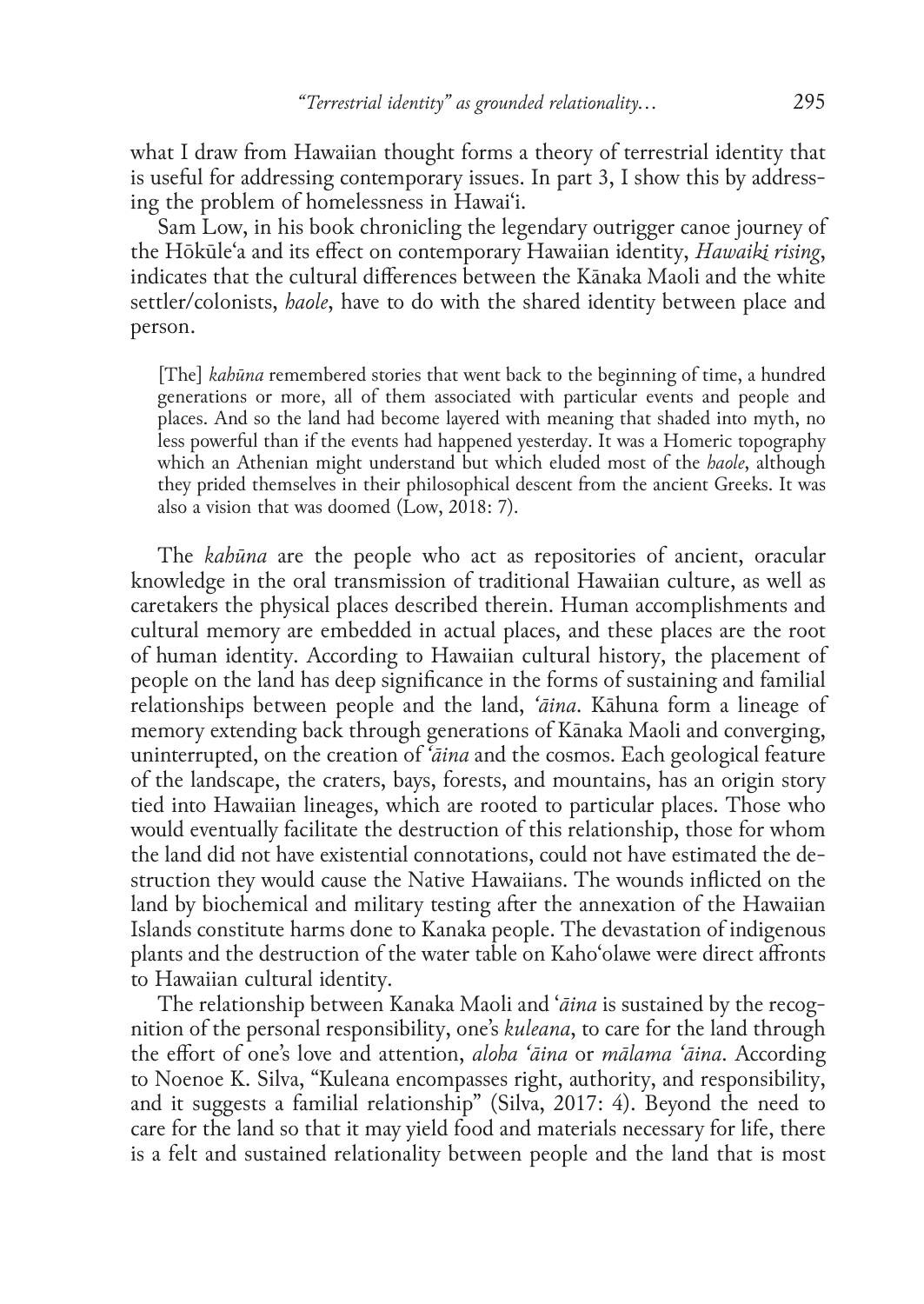accurately described in genealogical terms. This understanding of oneself and one's environment shapes an environmentally conscious way of living, but it also necessitates a uniquely non-Western, non-consumptive, non-capitalist way of thinking about one's ancestral past because it includes both human and nonhuman entities. Noenoe K. Silva describes this genealogical (*moʻokūʻauhau*) consciousness as an indigenous, decolonized way of thinking about one's place, both as the situatedness in a cultural narrative and on the land that embodies its historical significance. This consciousness is used to understand the context and content of the Hawaiian oral tradition. *Moʻokūʻauhau* consciousness is a literary understanding of the cosmogonic origins of the Hawaiian islands, Hawaiian people, and the non-human entities that also inhabit the Islands. The preservation of the Hawaiian oral tradition is invaluable for understanding Hawaiian cultural identity. It also builds on this tradition, weaving contemporary orientations of Hawaiian literary, artistic, and political production into an ancient and familiar pattern. The landscape in Hawaiʻi today has been rendered unrecognizable over the last 120 years, and this has changed the way that Hawaiians orient themselves on their ancestral homeland. *Moʻokūʻauhau* consciousness is the reconciliation of the past and present, and it provides a way to understand a distant and different past that is at the same time familiar by virtue of the narrative history of place.

How do *kuleana* and *moʻokūʻauhau* consciousness contribute to a way of understanding one's terrestrial identity if one is not Native Hawaiian? These terms are intricately connected to Hawaiian culture, specifically, and so cannot be generalized in a way that is not harmful to contemporary Hawaiian identity as well as sovereignty. Yet, I think that there is instructive value in understanding what types of emotional connection are embedded in their relationship to the *ʻāina*. This widening of the scope of familial, or perhaps filial, relationships to include non-human entities makes, in my mind, a unique contribution to ecological and environmental philosophies. It does so because it necessitates a different way of understanding the world and one's place in it. In short, it suggests a unique epistemology. Karin Amimoto Ingersoll theorizes a "seascape epistemology" as a Kanaka way of understanding the world in light of one's genealogical responsibilities to the land. This epistemology closes the distance between oneself and nature and recognizes that the dualistic act of Othering can cause unintended harm to the *ʻāina*. She writes, "Seascape epistemology approaches difference as an interactive relationship rather than a rigid dichotomy. Preserved is a concern for Otherness, a relationship of respected alterity that forges rich, complex, and, paradoxically, intertwined identities" (Ingersoll, 2016: 98). An ethical relationship defined by flexibility, tolerance, and respect for the land has much to offer contemporary ethical theory. Ingersoll underlines the importance of alterity in seascape epistemology by grounding it in a formative relationship to the sea, which she characterizes as "ocean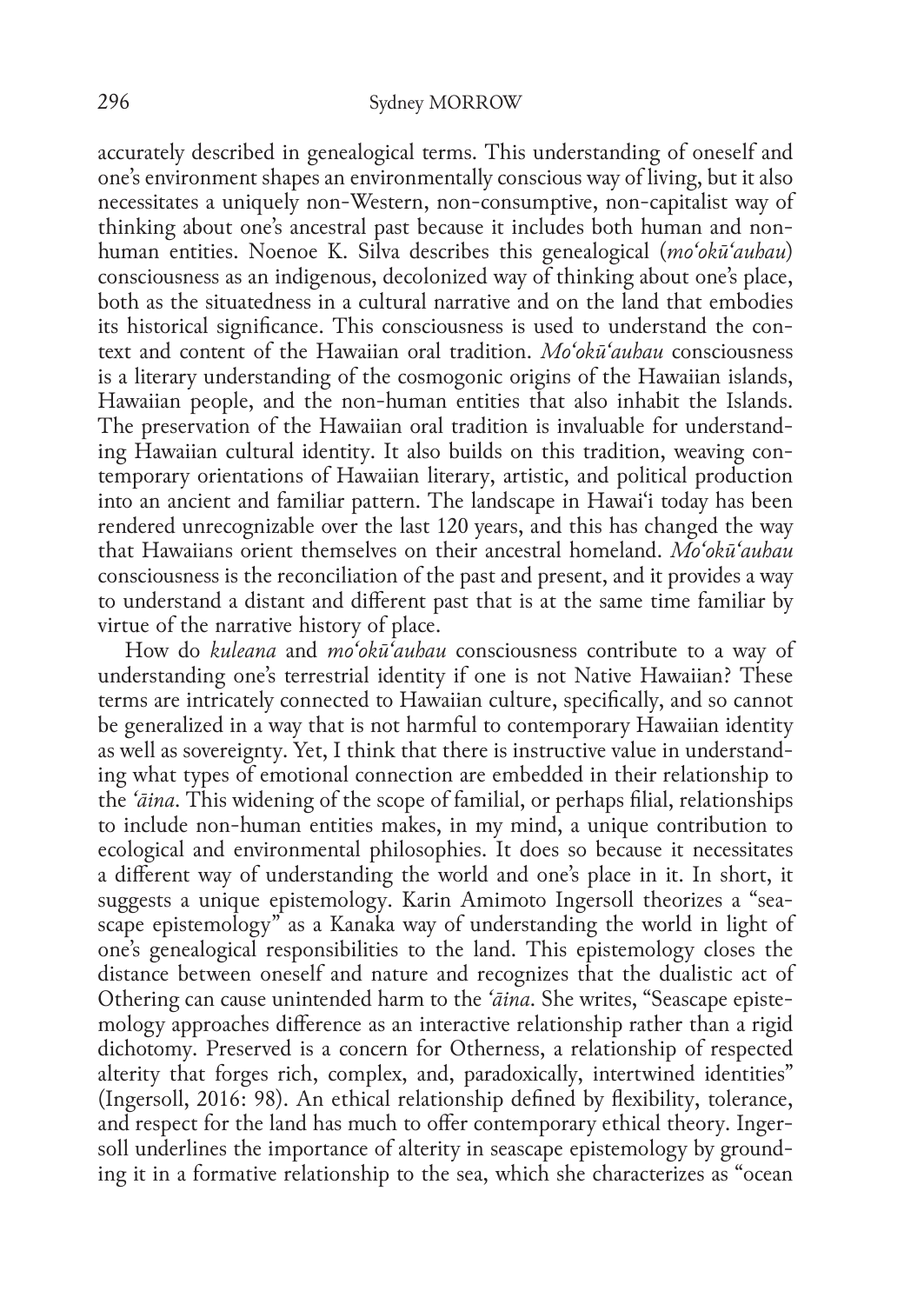literacy". While the land is solid, in relative stasis, which she likens to ethical preferences for stable, human-centric abstract ethical theory, the ocean is the opposite. The ocean is seen as untamed, unpredictable, dangerous, or, on the other hand, passive and devoid of ethical ties. She writes, "Human and environmental bodies affect each other, creating a complex whole from distinct and incoherent parts. Oceanic literacy helps to remember the historical consciousness within place and our human moral connection to the planet" (Ingersoll, 2016: 96). This model of cooperation, understanding and respect applied beyond not just human but also conscious entities is necessary for a future colored by the threat of ecological collapse and the myriad problems it will bring.

Again, it would be irresponsible of me to carve out a piece of Hawaiian philosophy for all of us who are not Hawaiian to share. The relationships that define terrestrial identity are not formed merely from historical knowledge and good intention directed downward from where one happens to be standing. I think it is safe to say that that the Kanaka conception of terrestrial identity is more fully developed than Western, consumption-focused, capitalist countries. Because terrestrial identity is necessarily place-based, it is not a general statement about the level of personal responsibility entailed in a relational ethic that includes non-human entities. These entities, just like the people that surround us, are not interchangeable. In fact, it might be that mindset that has deferred a robust conception of ethical obligation to the environment. But I do think that forms of terrestrial identity are solidifying as a result of ecological awareness and acceptance of the environmental issues we face. That is why we need to think deeply about what terrestrial identity is so that we can flesh out the morally appropriate relationship we each have to the land. Importantly, and this is a theme that connects the comparative philosophical perspectives outlined here, this identity must cohere with how we conceive of ourselves historically, culturally, and genealogically. We will not be able to convincingly make a case for a new type of identity, which defines a new set of ethical obligations, and hope that it will catch on in different places among different cultures. Perhaps we can look for something that has left traces in the stories we have heard from our elders and whom we believe we are. Perhaps terrestrial identity is not a creation but a return.

## Part 3: Homelessness in Hawaiʻi

Hawaiian intellectual history imparts the view that all things are genealogically related, and one has a personal and filial responsibility to respect and preserve the entirety of the natural and human ecosystem<sup>2</sup>. Therefore, disruption of the

<sup>&</sup>lt;sup>2</sup> The filial connection between humans and the natural ecosystem is an idea developed by Julia Morgan in her dissertation *Mālama, ʻĀina, Kalo, and Hoʻopili: Growing a third way environmental relationship* (Ann Arbor: ProQuest LLC, 2016).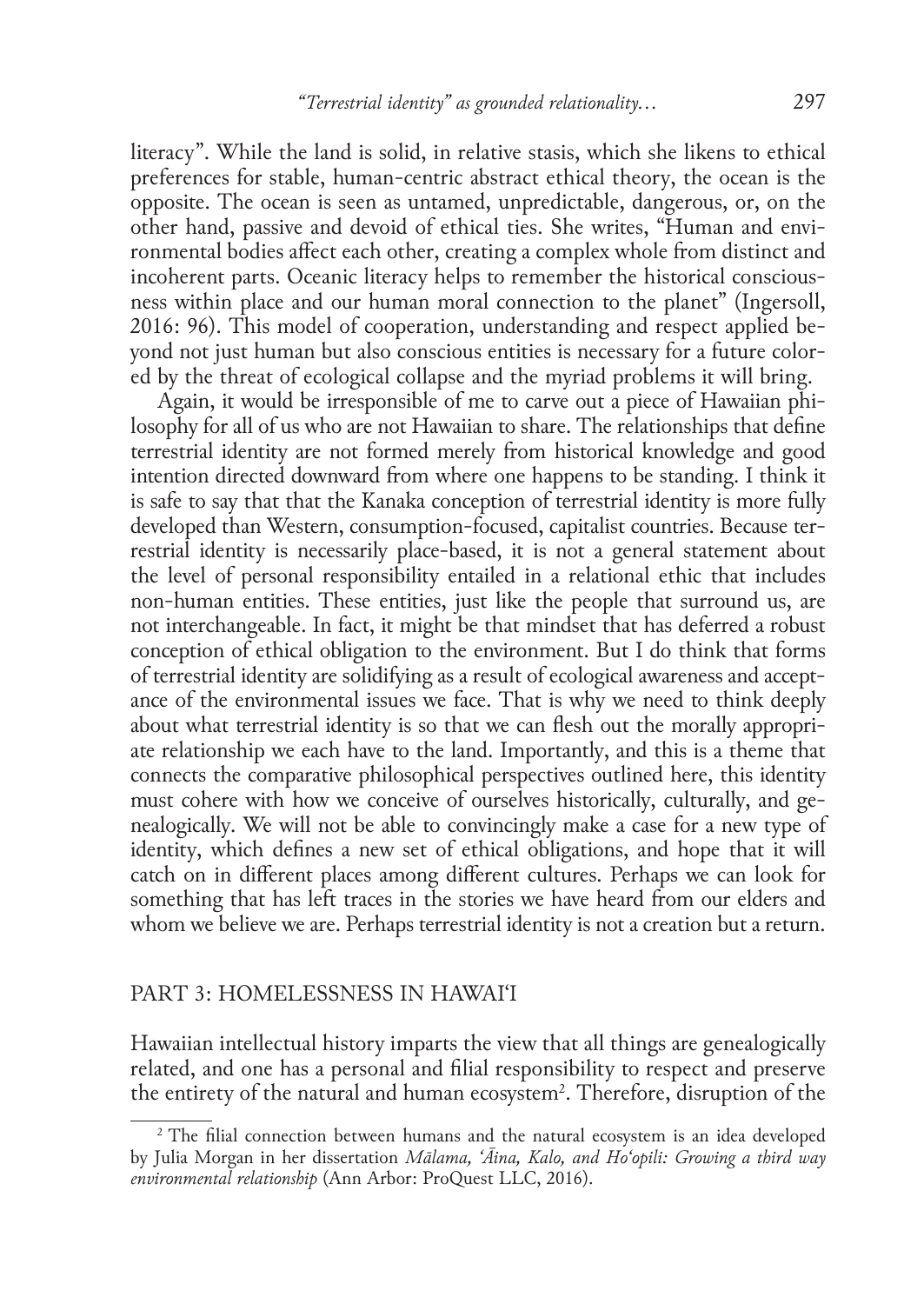relationship between people and the land on which they orient their identities results in a disintegration of cultural and personal identity. Karin Amimoto Ingersoll writes, "Loss of land is a particularly critical element of Hawaiian colonization (and decolonization) because Kanaka language, economy, politics, and culture are all connected to the *ʻāina*…" (Ingersoll, 2016: 11). Misguided and racist land reform initiatives paired incriminatingly with a lack of cohesive restorative policy have done the work to existentially and literally unhouse the Kānaka Maoli.

According to a study conducted by faculty and students at the University of Hawaiʻi at Mānoa in 2015, almost one-third of the people experiencing homelessness in Hawaiʻi identify as Hawaiian/Part Hawaiian (28%) (Dunson-Strane & Soakaim, 2015: 14). Kānaka Maoli experience the highest percentage of poverty among ethnic groups living in Hawaiʻi and are overrepresented in jails and prisons as well (Kanaʻiaupuni, Malone, & Ishibashi, 2005: 1–11). Why are so many Hawaiians struggling at the bottom of the social heap? Pre-colonised Hawaiʻi was self-sufficient even though its population numbered nearly a million, compared to fewer than 100,000 who identified as Hawaiian in the 2010 U.S. census (about 6% of the Hawaiʻi population). Of course, the wealth of the Hawaiian ruling elite was not distributed among the commoners (*makaʻāinana*), but the social structure was based on the inclusive model of community interdependence. Bonds were ritualised among members of large families as well as between the people and the land (*ʻāina*), and the ruling class (*aliʻi* and *aliʻinui*). The composition of the ancient Hawaiian social structure shares many of the themes related to harmonious hierarchies in the context of ancient Chinese philosophy, including, as I have shown, the cultural importance of relationships to the land. When these types of familial organizational structures are undermined, the effects can have disastrous results on economic as well as psychological self-sufficiency.

Fei's distinction between the organizational and differential modes of association frames a discussion about a society's need for laws to govern the people. The organizational mode requires laws that apply equally to everyone while the differential mode does not. In practice, however, laws do not have equitable effects among citizens. The potential for abuse of power is rife in a law-making society, as those with power may write laws to protect themselves that disadvantage those with comparatively less power. Today, progress in maintaining the rights of the poor that conflicts with moneyed interests is in most cases perpetually stalled. In Hawaiʻi, for example, activists who advocate for those experiencing extreme poverty and homelessness are concerned about the number of exemptions and allowances that permit new condominium projects to subvert the state's commitment to providing affordable housing units (Civil Beat Editorial Board, 2016). Although an organization mode of association is successful at accumulating wealth, it may be at the expense of equitable distribution among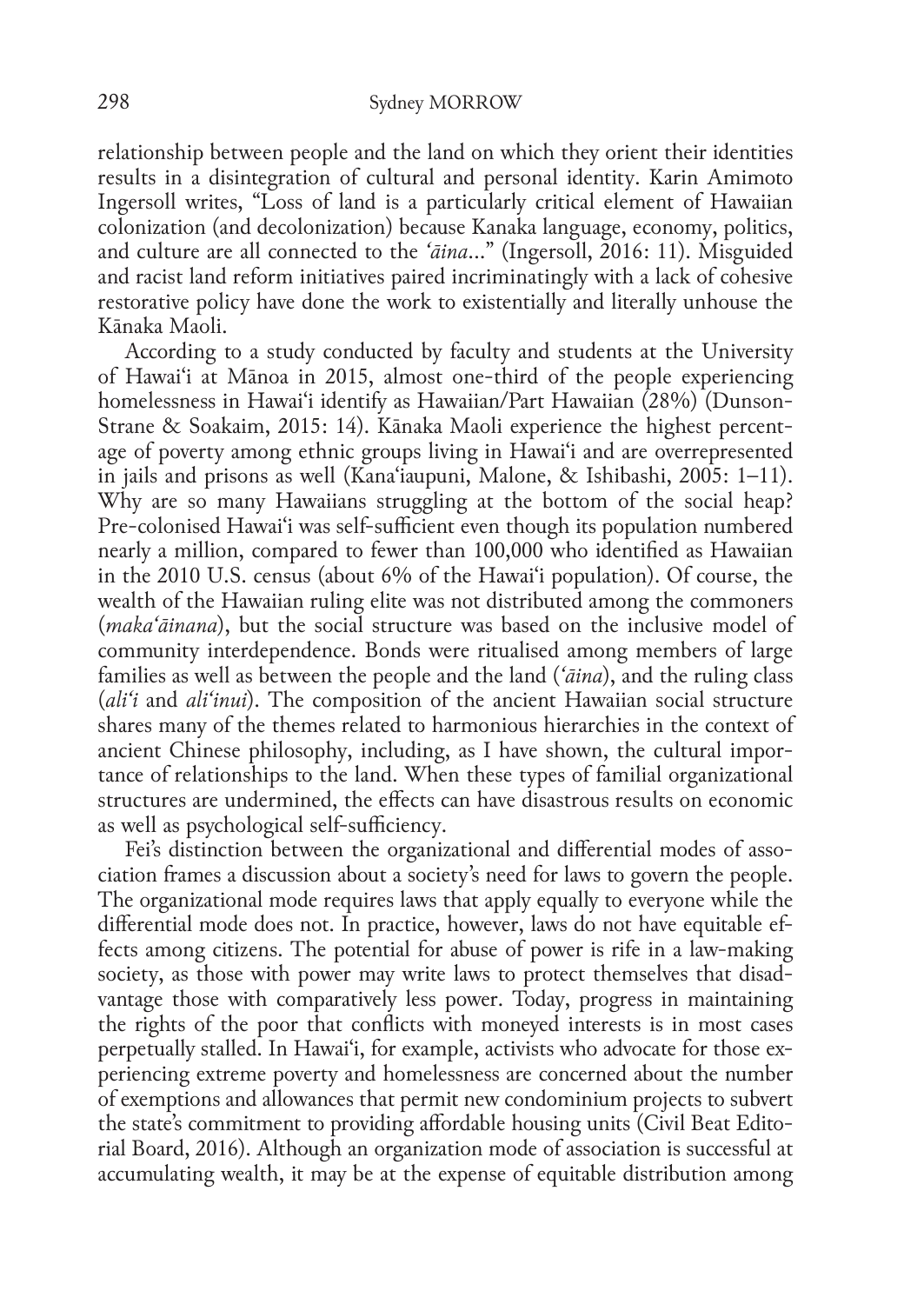citizens. Those who are not organized among powerful groups do not enjoy the same rights as those who are. In Hawaiʻi, a large number of people find themselves without shelter, food, and clean water. They are radically disconnected from the groups that have more than enough to buy the luxury versions of each. From the perspective of Fei's critique of Western organizations, we see modern, Western societies in an unflattering mirror. There are individuals and groups that are politically invisible, and all are not beholden, from within their own groups, to care about them or for them. Fei does not explore the implications of a society structured by boundaries and the lack of inclusivity that comes as a result of powerful groups undermining the relationship of citizen to state. His likening of the organizational mode to conflict and totalitarianism is not an avenue I would like to travel very far down, though any critique of dominant modes of capitalism would probably share many similarities.

Do the poor fare any better in a differential mode of association? In Fei's account of the history of Chinese society, this question is redundant. Poverty is a defining feature of agrarianism, one that had a profound effect on the evolution of Chinese societies through the ages. Poverty was the reason that people formed inclusive relational networks. Families and communities were mostly self-sufficient, but there was little excess that could be used for establishing a system of capital commerce. This deters the potential for a powerful state but puts it at a disadvantage against adversaries that do have such potential. Agrarian societies lack a centralized power structure capable of defending them from the common result of war: the loss of land. Fei writes:

In wars of agrarian societies, the most common pattern is to drive out the natives, take over their land, and cultivate it personally. […] In studying Chinese history, we often come across references to conquerors who "buried tens of thousands of enemies alive." […] Such a situation is not one that an aggressive industrial power would understand […] The conquest would be meaningless if the conquerors allowed the defeated to continue farming. In this sense, conquest actually means to conquer the land, not the people (Fei, 1992: 112–113).

In peace and war, agrarian societies never get off the ground, so to speak. They are connected to the land and lack the strong central state necessary to organize a cohesive defence, much less an offensive. They do not relate abstractly to one another in terms of identity, which precludes organization into a powerful but immaterial state. The power of an agrarian society relies on the optimization of relationships among a large number of people. But each of these relationships is among concrete, unique individuals and has unique valences, which creates a dynamic harmony that never fully materialises as a singular social phenomenon<sup>3</sup>. This type of society is, in Fei's words, egocentric,

<sup>3</sup> For more on Confucian social harmony, see Ames, 2010: 84.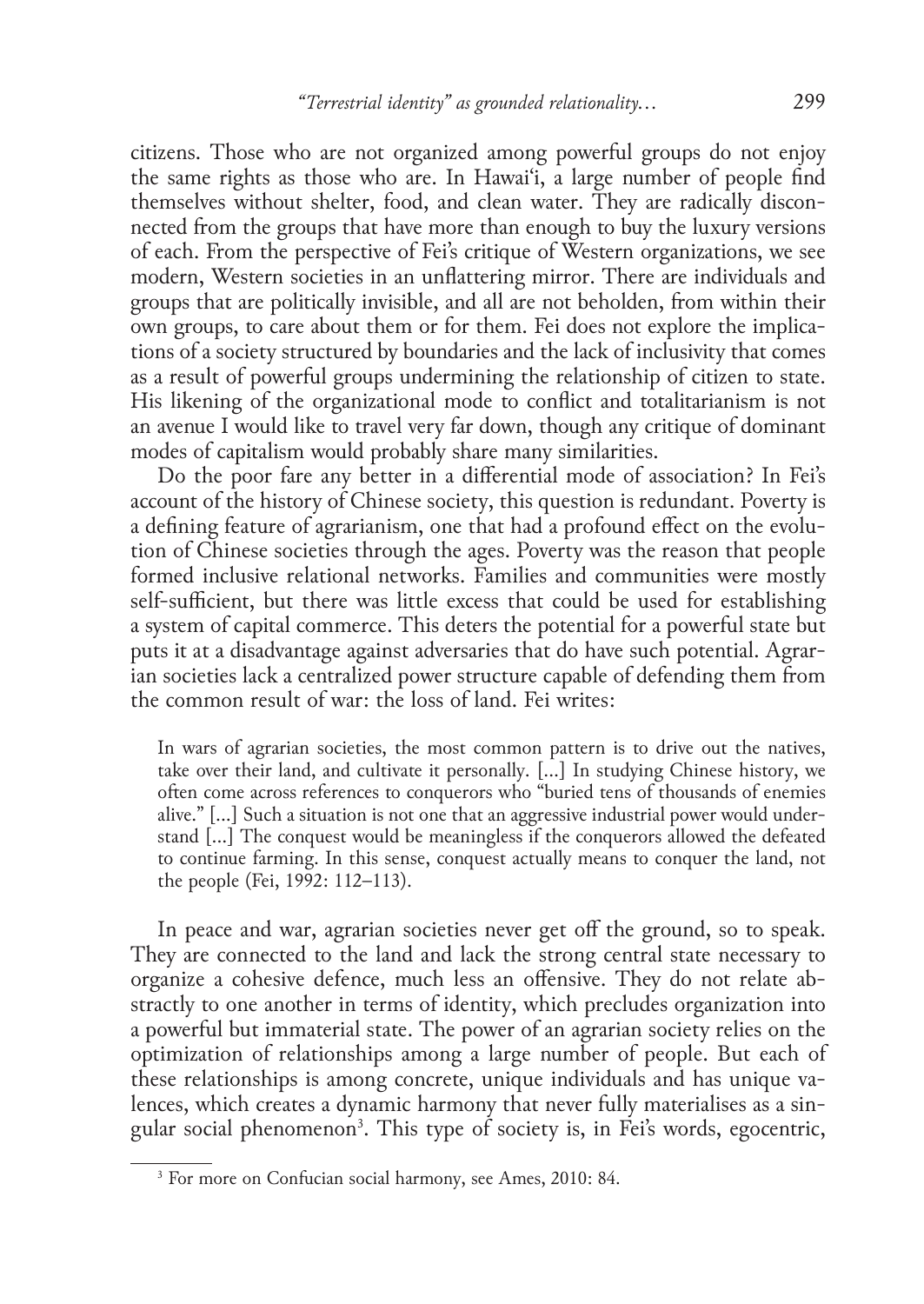as opposed to generic or reductionistic. The uniqueness of each individual, their identity and desires, is maintained in dynamic relationships that preserve difference. The result is a harmony that is active as opposed to equanimous, temporal as opposed to universal. At the heart of this type of Chinese society beats a concert of individual efforts. The rhythm is determined by social and natural forces that shape the human experience, which each person strives to approximate in order to achieve optimal compatibility. This is consistent throughout the Ruist socio-historical palimpsest that we have today. It is also present in the Hawaiian understanding of each person's responsibility to the land, on the basis of shared needs as well as shared ancestors.

Contemporary Hawaiian sovereignty movements and invaluable Hawaiian scholarship help us to understand the impact of colonization and Westernization on Native Hawaiians, the land, and, most importantly, the relationship between the two. It is not as simple as saying the land reform policies disadvantaged Native Hawaiians who did not understand or were unwilling to conform to Western expressions of land value and trade, though this is an all too familiar theme among indigenous communities. What I have outlined here is a way of thinking about home and belonging that has an existential component. It is the idea that without the land, we cannot be who we are. This is not simply about agriculture and infrastructure or proper land use. When the land is tied into one's cultural narrative, the relationship one shares with it is diminished by such characterizations.The importance of non-indigenous understanding and support of this notion is an important element of terrestrial identity. For those of us whose pasts and presents do not privilege our place and its history, we must look toward cultures that do and learn from them. This is the first step to embodying the space we inhabit with ecologically-inclusive, place-based cultural understanding. For example, successful programs for addressing homelessness in Hawaiʻi among Kanaka Maoli draw upon indigenous understanding of the relationship to the*ʻāina*.

By bringing up this example of a dire social problem, I hope to show that the philosophical consideration of terrestrial identity is helpful for addressing our social problems and how these problems converge with environmental concerns. The voices I have brought into conversation here both underline our awareness of our ethical responsibilities as *spatial*. It matters where we live, who else lives there, what sort of lifestyles are possible and preferred there, and what has happened there. These factors all contribute to who we are as well as how we ought to be. Our terrestrial understanding of ourselves is at the same time historical and situated, the relationships that sustain and support us reach us from different places in time and space. These connections exist, and so our culpability for our actions extend outward, whether we are aware of it or not. Forming a theory of terrestrial identity is a step toward understanding our impact on and our place in our world.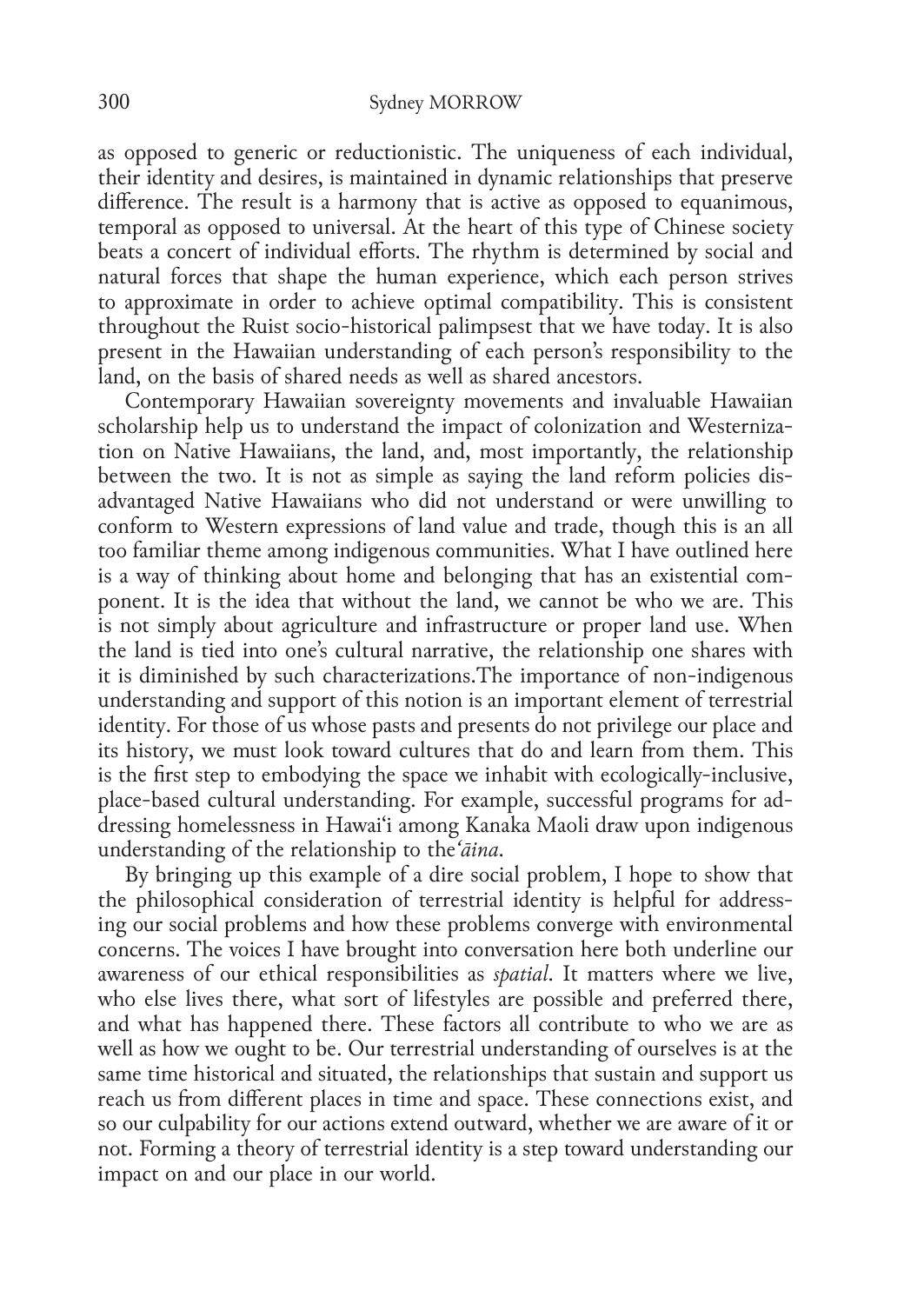## **CONCLUSION**

As we witness and learn about the environmental consequences of our actions, we as philosophers must continue to hash out the nature of our ethical relationship to our shared world. These modes of ethical thinking, thankfully, are proliferating, and I hope to have made a contribution to the conversation by introducing the concept of terrestrial identity. This term is not limited to the exposition and context that I have provided here, but rather it is meant to start the conversation about how we ought to see ourselves today, in an era defined by our impact on the planet.

I laid the groundwork for terrestrial identity using Fei Xiaotong's theory of social organization in order to differentiate it from Western modes of social thinking, which I argue tend to exclude connection to the land as a formative element of identity. His theory emphasizes the spatiality of ethical concern, which he draws from his understanding of Chinese, agrarian cultural history. Not only is the realm of ethical concern primarily distributed in one's immediate vicinity, but the land is also implicated in this realm by virtue of the context of these relationships. In other words, in an agrarian society, life is never distanced from the land.

I then engaged Hawaiian thought to showcase a developed cultural definition of the relationship between humans and the land. The concepts of *kuleana*, (*moʻokūʻauhau*) consciousness, and seascape epistemology are all Hawaiian ways of understanding the existential connection between Kanaka Maoli and the places central to their cultural history. The importance of including this as an example of terrestrial identity gives a benchmark for the cultivation of other, varied expressions of place-based identity that include the land in the realm of ethical relationality.

Moving forward, the goal of this project is to form a novel viewpoint from which to assess our ethical relationship to our planet. This relationship must be flexible, cooperative, tolerant, and responsive. It must cross the span of Otherness so thoroughly a part of the modern, Western, capitalist understanding of the land and its resources. The importance of reconfiguring our relationships with the land to accommodate the place-based context of our ethical lives cannot be underestimated.

### BIBLIOGRAPHY

Ames, R. (2010). *Confucian role ethics*. Hong Kong: Chinese University Press.

Civil Beat Editorial Board. (2016). *Turning their backs on affordable housing*. *Honolulu Civil Beat.* Retrieved from: http://www.civilbeat.org/2016/09/city-leaders-have-to-stop-turning-their-backs-on-affordable-housing/ (15.10.2018).

Dunson-Strane, T. & Soakaim, S. (2015). *The effects of city sweeps and sit-lie policies on Honolulu's houseless*. Department of Urban and Regional Planning. University of Hawaiʻi at Mānoa.